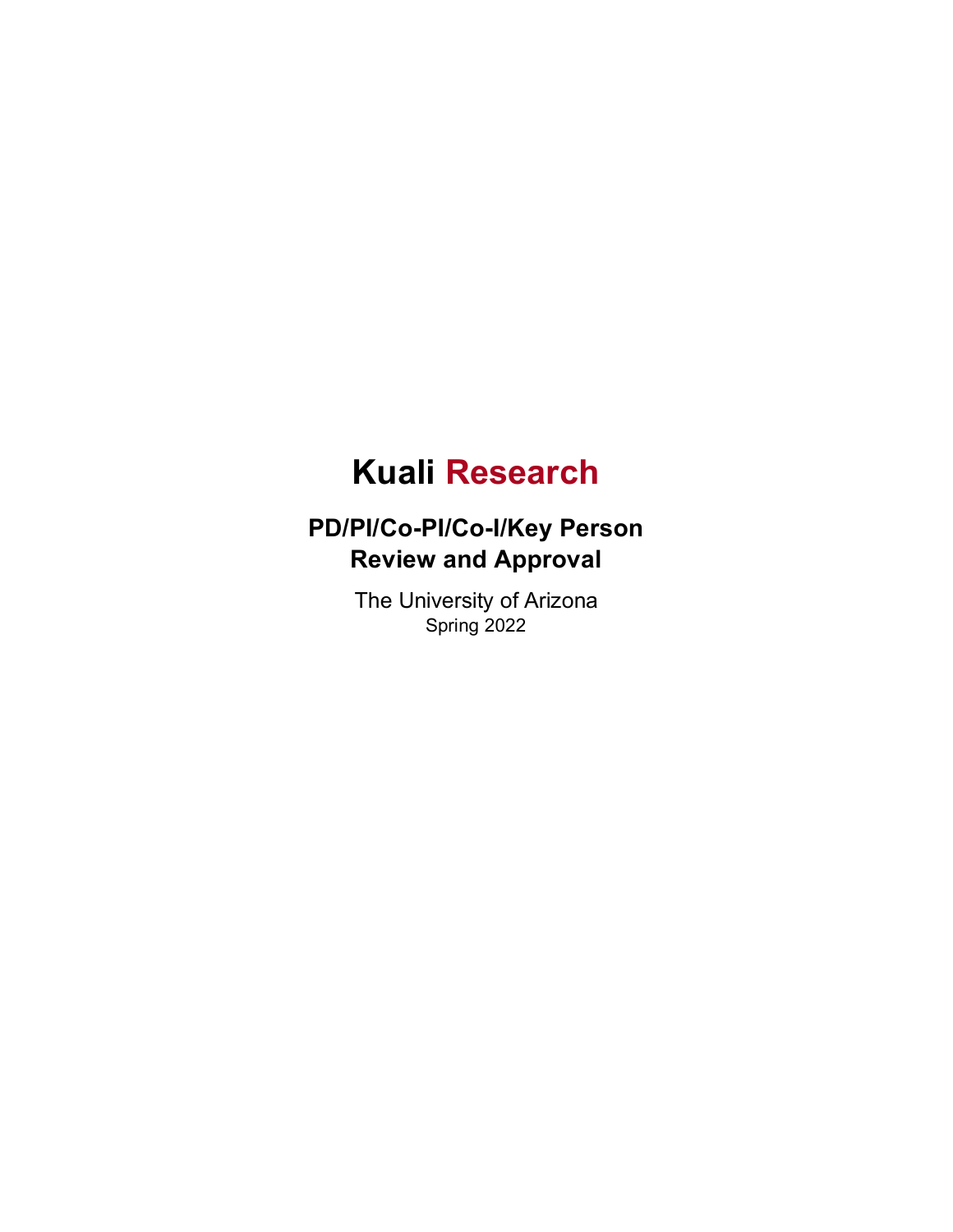

# Table of Contents

- 1. [Overview](#page-2-0)
- 2. [PD/PI/Co-PI Review](#page-2-1)
- 3. [Co-I/Key Person Review](#page-5-0)
- 4. [PD/PI/Co-PI/Co-I/Key Person Proposal Actions](#page-8-0)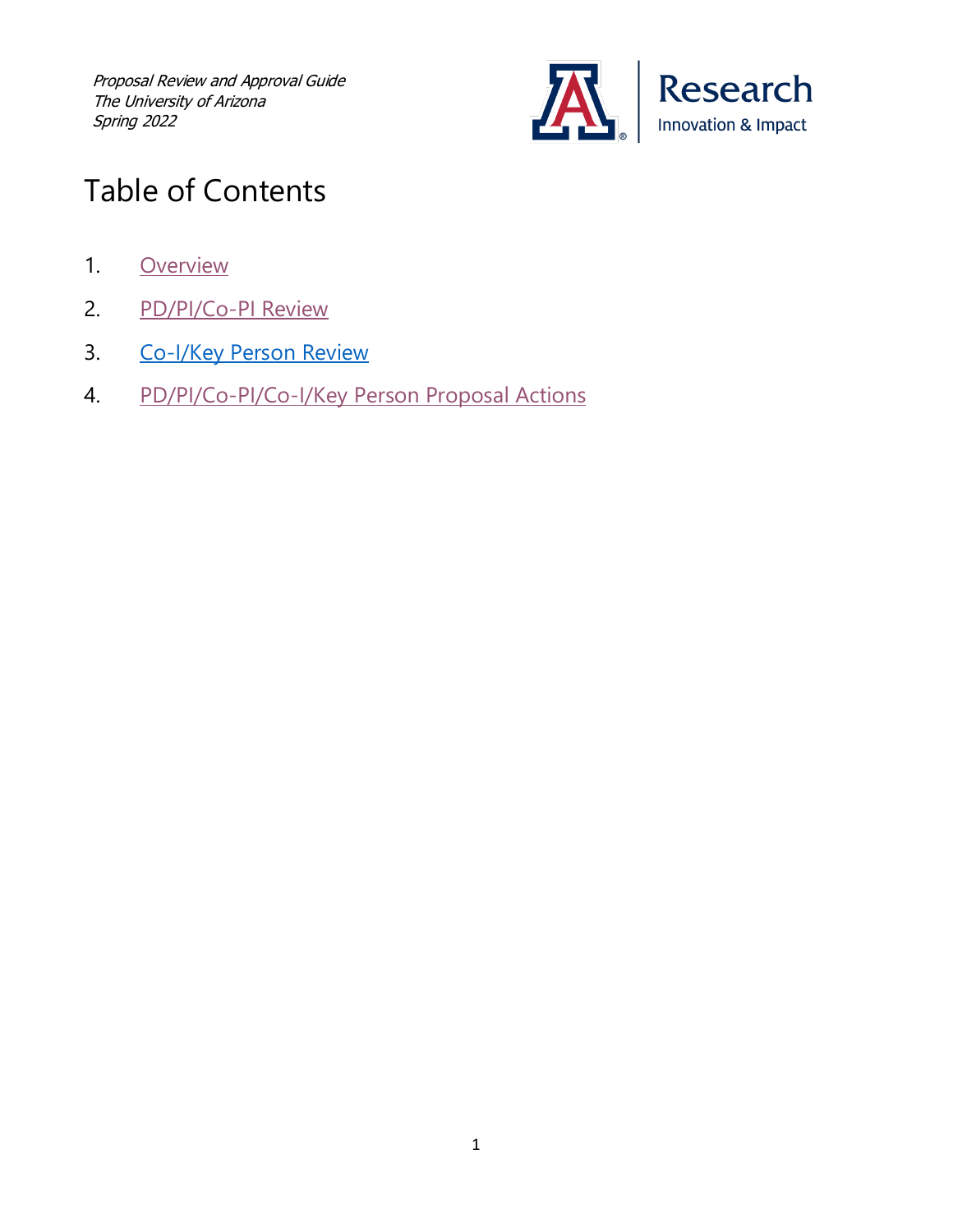

### <span id="page-2-0"></span>**Overview**

As the PI, Co-I, or Key Person on a research proposal, it is your responsibility to **review** the Proposal Development Document (PDD) for accuracy and **approve** for your specific role and details.

For more information on Proposal Roles and Responsibilities, see [https://research.arizona.edu/administration/proposal-submission/roles-and-responsibilities.](https://research.arizona.edu/administration/proposal-submission/roles-and-responsibilities) 

## <span id="page-2-1"></span>**PD/PI/Co-PI Review**

The **Program Director (PD), Principal Investigator (PI), or Co-Principal Investigator (Co-PI)** is an individual who is judged to have the appropriate level of training, skill, authority, and responsibility and is designated by the University of Arizona to direct or co-direct a sponsored project or program. They are responsible and accountable to the University and the Sponsor for the design, execution, and management of a sponsored project or program, including the submission of all required reports.

Serving in the role of PD/PI/Co-PI is a privilege granted to certain individuals and roles at the University of Arizona. For more information, please see the PD/PI/Co-PI **[Eligibility](https://research.arizona.edu/administration/getting-started/principal-investigator-project-director-co-principal)** page.

By **approving** the proposal in **[UAccess Research](https://research.arizona.edu/administration/uaccess-research)** the Principal Investigator and each Co-Investigator:

- Certifies that the information in the proposal and application is accurate and factual
- Certifies that if the project is funded, the PD/PI/Co-PI(s) will assume accountability for carrying out the conditions of the award
- Certify that neither the PD/PI/Co-PI nor anyone involved in this project is presently debarred, suspended, proposed for debarment, declared ineligible, or voluntarily excluded from covered transactions by any federal department or agency
- Indicates whether the PD/PI/Co-PI and the project does or does not involve an actual or potential conflict of interest or commitment, based on University policy
- Agrees that the PD/PI/Co-I(s) will meet the proposed level-of-effort if the project is funded
- Agrees to assume responsibility for custody of records and data (e.g., complete proposal, technical reports, lab notes) in accordance with the University policy on Retention of Data, and agrees to provide the University access to such records and data

*Note: Due to system limitations, Co-Principal Investigators are listed as Co-Investigators in UAccess Research except in NIH multi-PI proposals. The distinction in roles and responsibilities is indicated in the content of the project details, budget narrative, and submission package.*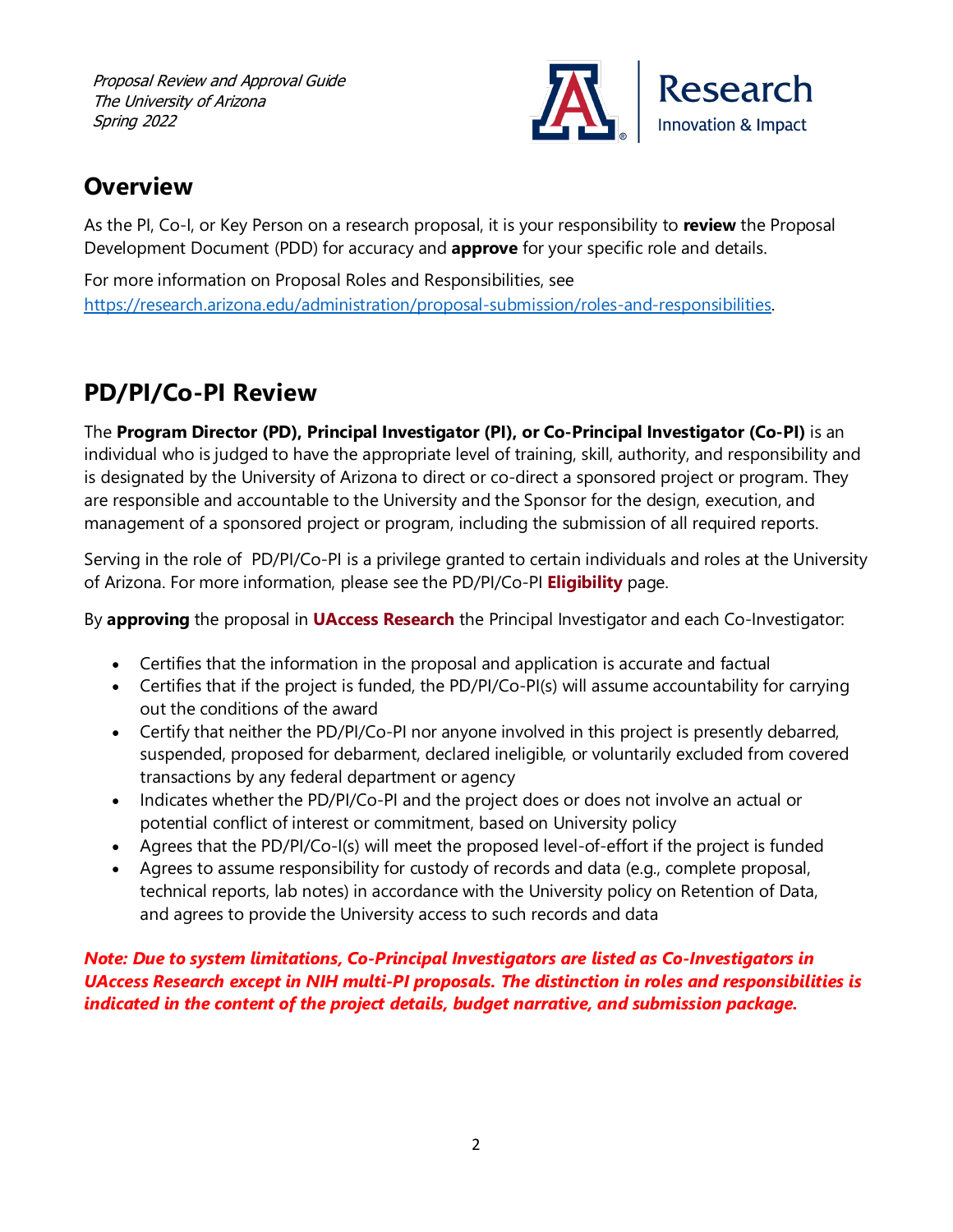

#### **PDs/PIs/Co-PIs should review the following for accuracy and communicate/coordinate any necessary changes with the initiator of their Proposal Development Document.**

|                                                                                                                                                                                                                                                                                       | Image                                            | <b>Explanation</b>                                                |  |  |  |  |  |
|---------------------------------------------------------------------------------------------------------------------------------------------------------------------------------------------------------------------------------------------------------------------------------------|--------------------------------------------------|-------------------------------------------------------------------|--|--|--|--|--|
| <b>Proposal Summary</b> - These items can be changed/corrected by SPS if an error is found. Do <b>not</b> return<br>a proposal for edit for these minor changes. Please communicate any necessary changes with the<br>proposal initiator. They can coordinate those changes with SPS. |                                                  |                                                                   |  |  |  |  |  |
| Proposal Summary                                                                                                                                                                                                                                                                      | Personnel<br><b>Credit Allocation</b><br>Complia | Title - Note: Greek letters must be spelled out.                  |  |  |  |  |  |
| Proposal Summary                                                                                                                                                                                                                                                                      |                                                  | <b>Principal Investigator</b>                                     |  |  |  |  |  |
| Title                                                                                                                                                                                                                                                                                 | Test Proposal for Training Materials             |                                                                   |  |  |  |  |  |
| Principal Investigator                                                                                                                                                                                                                                                                | <b>Wilbur Wildcat</b>                            | <b>Lead Unit</b> - This is the only field that cannot be changed/ |  |  |  |  |  |
| <b>Lead Unit</b>                                                                                                                                                                                                                                                                      | 9001 - Spon Projs & Contrg Svcs                  | corrected. Proposal document will need to be copied/re-routed.    |  |  |  |  |  |
| Proposal Type                                                                                                                                                                                                                                                                         | New                                              | Please communicate/coordinate with your proposal initiator.       |  |  |  |  |  |
| <b>Activity Type</b>                                                                                                                                                                                                                                                                  | Research                                         |                                                                   |  |  |  |  |  |
| Proposal Number                                                                                                                                                                                                                                                                       | 44899                                            | <b>Proposal Type</b>                                              |  |  |  |  |  |
| <b>Project Start Date</b>                                                                                                                                                                                                                                                             | 01/01/2022                                       |                                                                   |  |  |  |  |  |
| Project End Date                                                                                                                                                                                                                                                                      | 12/31/2024                                       | <b>Activity Type</b>                                              |  |  |  |  |  |
| Include Subaward(s)?                                                                                                                                                                                                                                                                  | No                                               | <b>Project Start Date</b>                                         |  |  |  |  |  |
| <b>Sponsor Name</b>                                                                                                                                                                                                                                                                   | National Science Foundation                      |                                                                   |  |  |  |  |  |
| Prime Sponsor Name                                                                                                                                                                                                                                                                    |                                                  | <b>Project End Date</b>                                           |  |  |  |  |  |
| <b>Sponsor Deadline Date</b>                                                                                                                                                                                                                                                          | 09/01/2021                                       |                                                                   |  |  |  |  |  |
| <b>Sponsor Deadline Type</b>                                                                                                                                                                                                                                                          | Receipt                                          | <b>Subawards Included?</b>                                        |  |  |  |  |  |
|                                                                                                                                                                                                                                                                                       |                                                  | <b>Sponsor Name</b> - our direct source of funds                  |  |  |  |  |  |
|                                                                                                                                                                                                                                                                                       |                                                  | <b>Prime Sponsor</b> - if we are a subawardee                     |  |  |  |  |  |
|                                                                                                                                                                                                                                                                                       |                                                  | <b>Sponsor Deadline Date</b> - our direct sponsor's deadline      |  |  |  |  |  |

**Personnel** - Changes to Personnel are considered a Major Change and will require re-routing for approvals so that those individuals can review and approve their roles and allocations.

| <b>Proposal Summary</b> | Personnel                 | Cre( |
|-------------------------|---------------------------|------|
| Personnel               |                           |      |
| Key Person              | Role                      |      |
| Wilbur Wildcat          | Principal Investigator    |      |
| Wilma Wildcat           | Co-Investigator           |      |
| Wile E. Coyote          | Key Person                |      |
| The Roadrunner          | COI Discloser, no routing |      |

#### **Have all named PIs, Co-Is and Key Persons been included? Are the roles listed for each named individual correct?**

*Note: In UAR, Multi PI/Co-PI is only available for NIH proposals. For all other sponsors, everyone but the Lead/Contact PI is listed in UAR as a Co-I. This does not mean they cannot be included as a Co-PI on the submission package.* 

**Have all UA individuals who share the responsibility for designing, conducting, or reporting for the activity been added to the Personnel section of this online proposal?**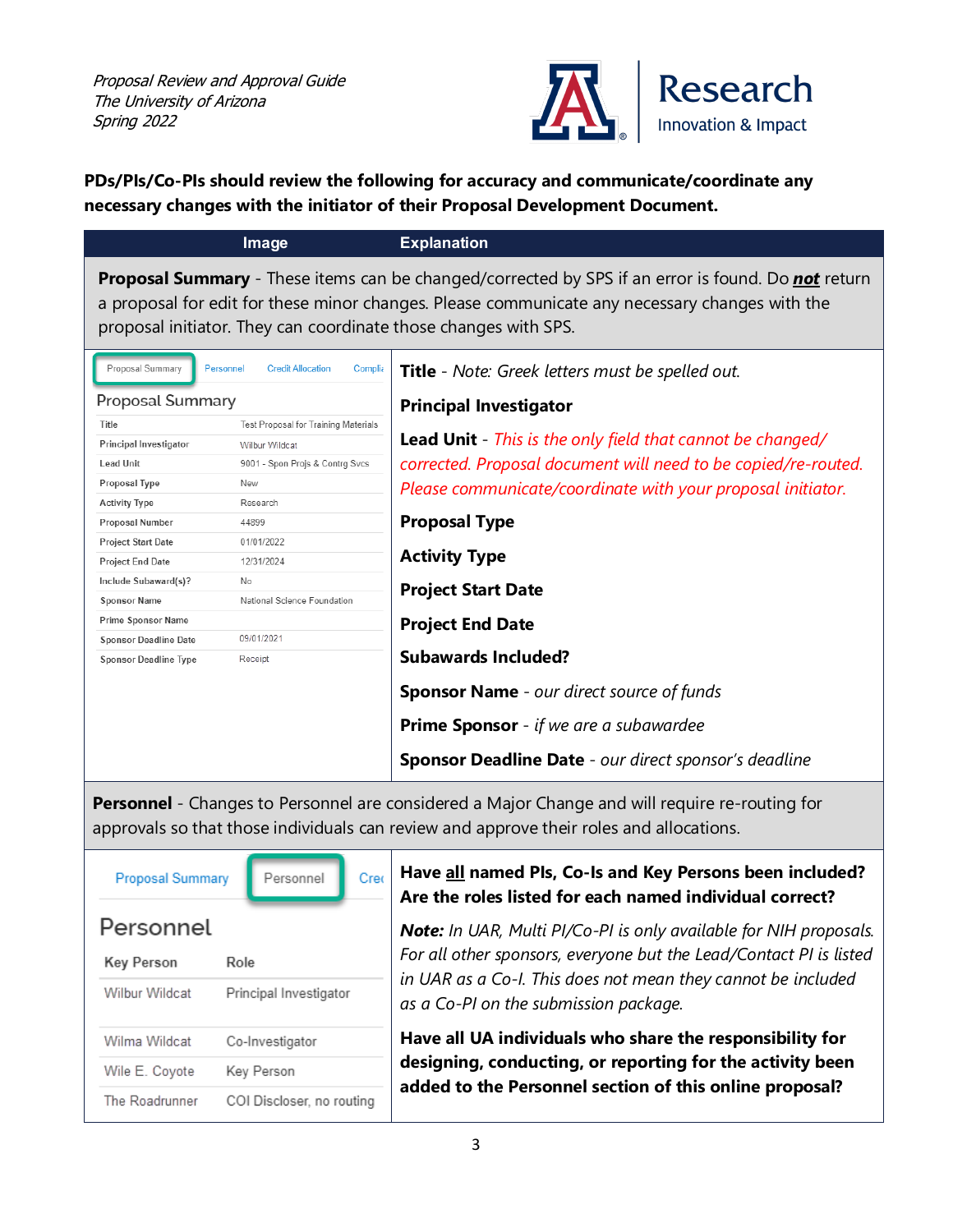

|                                                                  |                                              |                                      | Including, but not limited to, the PI, Co-PI, Co-I, PD, Co-PD, Key<br>Personnel, and any other person, regardless of title or<br><b>position</b> , who is <b>responsible for</b> Project Work performed by or<br>under the auspices of the University. |
|------------------------------------------------------------------|----------------------------------------------|--------------------------------------|--------------------------------------------------------------------------------------------------------------------------------------------------------------------------------------------------------------------------------------------------------|
|                                                                  |                                              |                                      | See Responsible Outside Interests Program resources at<br>https://research.arizona.edu/compliance/office-responsible-outside-<br>interests/responsible-outside-interests-resources for quidance.                                                       |
|                                                                  |                                              |                                      | <b>Note:</b> If COI Disclosers become known or change prior to<br>award, they can be changed/updated at a later time.                                                                                                                                  |
|                                                                  |                                              |                                      | <b>Credit Allocation</b> - Changes to Credit Allocation are considered a Major Change and will require re-<br>routing for approvals either at time of proposal, or prior to award (if Sponsored Projects agrees).                                      |
| <b>Proposal Summary</b><br>Personnel<br><b>Credit Allocation</b> | Credit Allocation<br><b>Credit for Award</b> | Compliance<br><b>F&amp;A Revenue</b> | Is your current home department/unit listed? Please note<br>that if the Lead Unit for the proposal is different than your<br>current home department/unit, both will appear here.                                                                      |
| <b>Wilbur Wildcat</b>                                            | 75                                           | 75                                   | If you have a joint appointment with another                                                                                                                                                                                                           |
| 2536 - Chemistry & Biochemistry-Sci                              | 50                                           | 25                                   |                                                                                                                                                                                                                                                        |
| 9001 - Spon Projs & Contrg Svcs                                  | 50                                           | 75                                   | department/unit, are they all listed here?                                                                                                                                                                                                             |
| Unit Total:                                                      | 100                                          | 100                                  |                                                                                                                                                                                                                                                        |
| Wilma Wildcat                                                    | 25                                           | 25                                   | Is your Award Credit split accurately across your Units?                                                                                                                                                                                               |
| 9001 - Spon Projs & Contrg Svcs                                  | 100                                          | 100                                  | Is your F&A Revenue split accurately across your Units?                                                                                                                                                                                                |
| Unit Total:                                                      | 100                                          | 100                                  |                                                                                                                                                                                                                                                        |
| Wile E. Coyote                                                   | $\mathbf{0}$                                 | $\mathbf 0$                          | Is Award Credit split accurately (as agreed upon) across                                                                                                                                                                                               |
| 9001 - Spon Projs & Contrg Svcs                                  | 100                                          | 100                                  |                                                                                                                                                                                                                                                        |
| Unit Total:                                                      |                                              |                                      | <b>Named Individuals?</b>                                                                                                                                                                                                                              |
| Investigator Total:                                              | 100                                          | 100                                  |                                                                                                                                                                                                                                                        |

**Attachments -** Attachments can be added while a proposal document is routing for approvals. Do *not* return a proposal for edit for these minor changes. Please communicate any necessary changes with the proposal initiator.

| <b>Proposal Summary</b><br><b>Credit Allocation</b><br><b>Attachments</b><br>Personnel<br>Compliance<br><b>Attachments</b> | Is attached required Project Summary accurate?                                                                |
|----------------------------------------------------------------------------------------------------------------------------|---------------------------------------------------------------------------------------------------------------|
| Proposal (4)<br>Personnel (1)<br>Abstracts (0)<br>Internal $(1)$<br>Notes $(1)$<br>Proposal (4)                            | Is attached required Budget accurate? Including any<br>identified cost-share, whether mandatory/voluntary and |
| Add attachments to this proposal<br><b>Hyperlinked files</b><br>Download All                                               | committed/uncommitted.                                                                                        |
| File<br>Type *<br><b>Description</b>                                                                                       |                                                                                                               |
| Project Summary (Abstract, Scope of Work)                                                                                  | Is attached required Budget Justification accurate?                                                           |
| Detailed Budget w/ Costshare<br><b>Budget</b>                                                                              |                                                                                                               |
| Budget Justification                                                                                                       |                                                                                                               |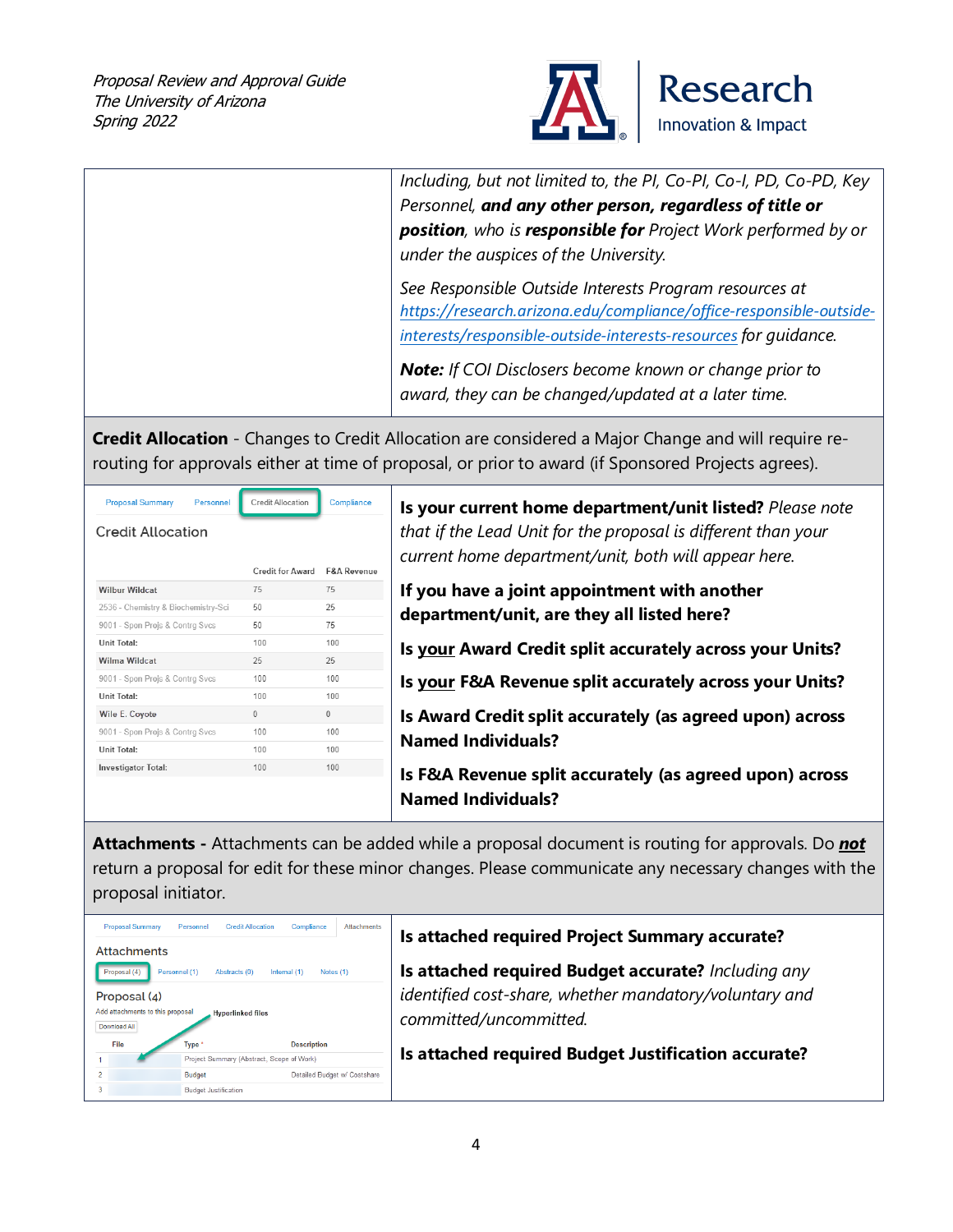

**Supplemental Info** - These items can be changed/corrected if an error is found. Do *not* return a proposal for edit for these minor changes. Please communicate any necessary changes with the proposal initiator. They can coordinate those changes with SPS.

**F and A Information -** *PIs are most familiar with where the project work will be performed.*

| <b>Proposal Summary</b>                                 | Personnel               | <b>Credit Allocation</b> | <br>Supplemental Info |  |
|---------------------------------------------------------|-------------------------|--------------------------|-----------------------|--|
| Supplemental Info                                       |                         |                          |                       |  |
| <b>F</b> and A Information                              |                         |                          |                       |  |
| F&A Rate % (ex: 53/53.5)                                |                         |                          | 53.5                  |  |
| F&A Rate Category                                       | Federal negotiated rate |                          |                       |  |
| F&A return by sibling account activity (not F&A split)? |                         |                          | No                    |  |
| Proj Location (ex:Bldg-Rm-etc)                          |                         |                          | <b>USB 510</b>        |  |

#### **Is the main Project Location listed correctly?**

*The building(s) and room number(s) of the main project locations (where the majority of the University effort will occur) should be listed for University locations.* 

*If off-campus, please identify the specific off-campus facility, owner, location.*

**Project Information -** *PIs are the individuals most familiar with the project and should be the ones to provide the answers to these questions.*

| <b>Proposal Summary</b>                                     | Personnel | <b>Credit Allocation</b> | Supplemental Info |  |
|-------------------------------------------------------------|-----------|--------------------------|-------------------|--|
| Supplemental Info                                           |           |                          |                   |  |
| <b>Project Information</b>                                  |           |                          |                   |  |
| Additional space, space changes or renovations?             |           |                          | No                |  |
| Are companies or nonprofits involved in the project?        |           |                          | No                |  |
| Bloodborne pathogens?                                       |           |                          | No                |  |
| Cancer Center facilities used (including shared resources)? |           |                          | No                |  |
| Cancer related research topics?                             |           |                          | No                |  |
| COVID-19 Research?                                          |           |                          | No                |  |
| FDA/EPA GLP compliance?                                     |           |                          | No                |  |
| Follow-on to Account No                                     |           |                          |                   |  |
| Foreign collaborations?                                     |           |                          | No                |  |
| Hazardous chemicals?                                        |           |                          | No                |  |
| HSI required/encouraged or goals involve minority students? |           |                          | No                |  |
| Human subjects?                                             |           |                          |                   |  |
|                                                             |           |                          |                   |  |
|                                                             |           |                          |                   |  |
|                                                             |           |                          |                   |  |

#### **Have the supplemental questions been answered**

**correctly?** *These answers are used for reporting and compliance purposes. Incorrect answers may lead to poor data and reporting capabilities or compliance issues down the road.* 

#### **UAHS Location of Research Activities**

<span id="page-5-0"></span>

| <b>Proposal Summary</b>                     | Personnel | <b>Credit Allocation</b> | $\cdots$ | Supplemental Info |
|---------------------------------------------|-----------|--------------------------|----------|-------------------|
| Supplemental Info                           |           |                          |          |                   |
| <b>UAHS Location of Research Activities</b> |           |                          |          |                   |
| Banner - University Medical Center Phoenix  |           |                          |          | No                |
| Banner - University Medical Center South    |           |                          |          | Nο                |
| Banner - University Medical Center Tucson   |           |                          |          |                   |

**If your project occurs in one of the identified Banner facilities, please ensure the correct facility is marked Yes here.**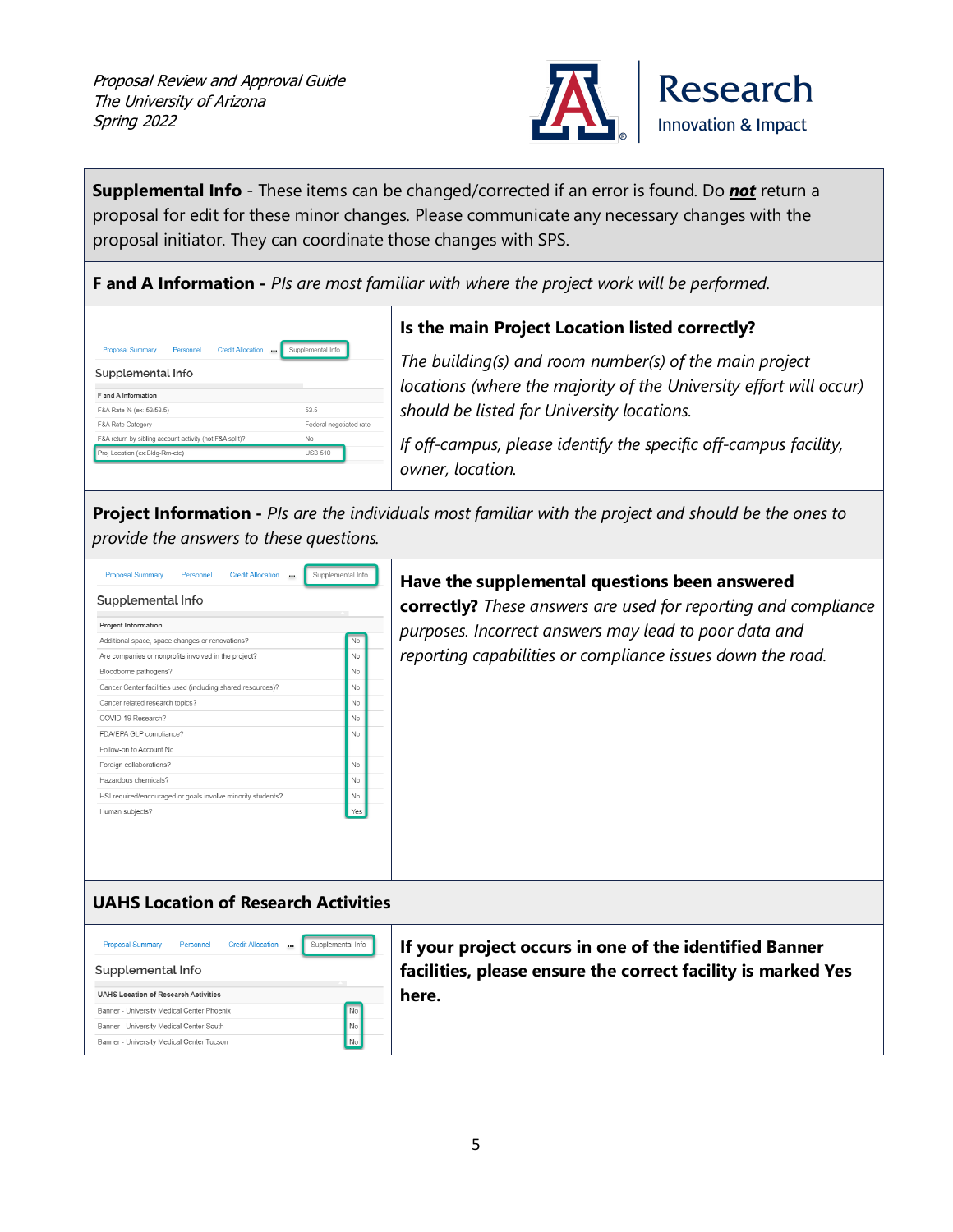

### **Co-I/Key Person Review**

Co-Investigators (Co-I) and Key Personnel have varying roles to play in sponsored projects.

A **Co-Investigator (Co-I)** is an individual the PD/PI/Co-PI relies on to assume responsibilities above those of other personnel, who makes significant contributions to but does not have overall responsibility and authority for the sponsored project or program.

A **Key Person (KP)** is an individual who is essential to the performance of the sponsored project or program, and who contributes to the scientific design, development, or execution of the project or program in a substantive, measurable way, but who does not have overall responsibility and authority for the sponsored project or program.

By **approving** the proposal in **[UAccess Research](https://research.arizona.edu/administration/uaccess-research)** the Co-I or KP:

- Confirms their identified role and effort on the project and that they have the necessary skills, abilities, and bandwidth to carry out that role
- Certifies that they are not presently debarred, suspended, proposed for debarment, declared ineligible, or voluntarily excluded from covered transactions by any federal department or agency
- Indicates whether their involvement in the project does or does not involve an actual or potential conflict of interest or commitment, based on University policy

#### **Co-Is and Key Personnel should review the following for accuracy and communicate/coordinate any necessary changes with the PI and initiator of the Proposal Development Document.**

|                         | Image                     | <b>Explanation</b>                                                                                                                                                                               |
|-------------------------|---------------------------|--------------------------------------------------------------------------------------------------------------------------------------------------------------------------------------------------|
|                         |                           | <b>Personnel</b> - Changes to Personnel are considered a Major Change and will require re-routing for<br>approvals so that those individuals can review and approve their roles and allocations. |
| <b>Proposal Summary</b> | Personnel<br>Creo         | Does your role, Co-Investigator or Key Person match your<br>expectation of your commitment to this project?                                                                                      |
| Personnel               |                           | <b>Note:</b> In UAccess Research, Multi PI/Co-PI is only available for                                                                                                                           |
| <b>Key Person</b>       | Role                      | NIH proposals. For all other sponsors, everyone but the                                                                                                                                          |
| <b>Wilbur Wildcat</b>   | Principal Investigator    | Lead/Contact PI is listed in UAccess Research as a Co-I. This<br>does not mean they cannot be included as a Co-PI on the                                                                         |
| Wilma Wildcat           | Co-Investigator           | submission package.                                                                                                                                                                              |
| Wile E. Coyote          | Key Person                |                                                                                                                                                                                                  |
| The Roadrunner          | COI Discloser, no routing |                                                                                                                                                                                                  |
|                         |                           |                                                                                                                                                                                                  |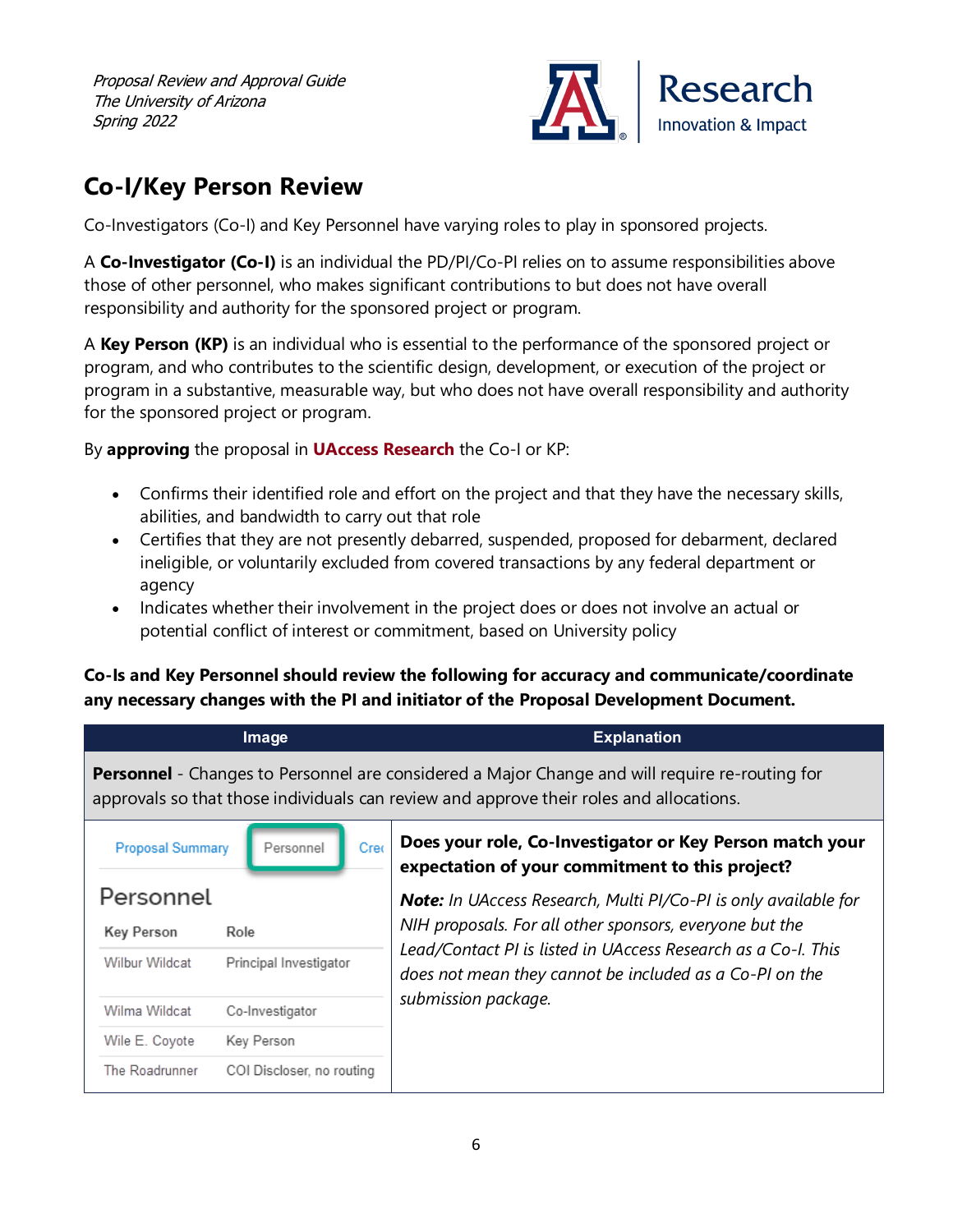

| Credit for Award<br><b>F&amp;A Revenue</b><br>75 |
|--------------------------------------------------|
|                                                  |
|                                                  |
|                                                  |
| 25                                               |
| 75                                               |
| 100                                              |
| 25                                               |
| 100                                              |
| 100                                              |
| $\Omega$                                         |
|                                                  |
| 100                                              |
| 100                                              |
|                                                  |

| Is your current home department/unit listed?                                               |
|--------------------------------------------------------------------------------------------|
| If you have a joint appointment with another<br>department/unit, are they all listed here? |
| Is your Award Credit split accurately across your Units?                                   |
| Is your F&A Revenue split accurately across your Units?                                    |
| Is Award Credit split accurately (as agreed upon) across<br><b>Named Individuals?</b>      |
| Is F&A Revenue split accurately (as agreed upon) across                                    |
| <b>Named Individuals?</b>                                                                  |

**Attachments -** Attachments can be added while a proposal document is routing for approvals. Do *not* return a proposal for edit for these minor changes. Please communicate any necessary changes with the proposal initiator.



#### **Is your portion of the budget and budget justification**

**correct?** *Verify that your correct, current annual salary is being used for compensation calculations. If you have requested separate, budgeted line items, or have an individual budget, are they accurate? If you/your unit is responsible for any cost-share, whether mandatory/voluntary and committed/uncommitted, is it accurate and do you have approval from your unit(s)?*